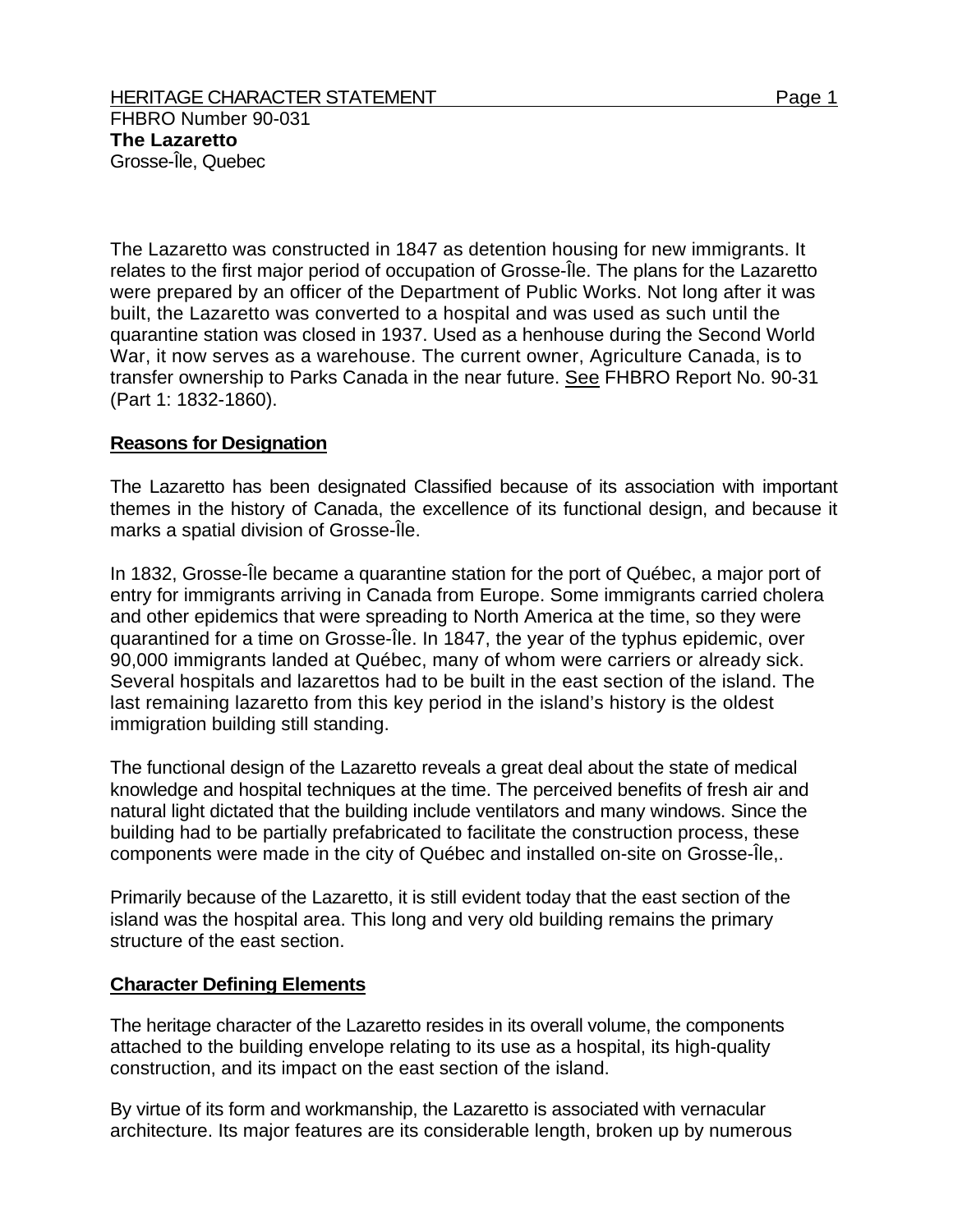openings, and the shape of its roof with large dormers. The rectangular plan of the building is unbroken, and the southern facade overlooks the St. Lawrence River.

Originally, there were doors and windows in the north and south facades of the building. This configuration was later modified; the number of windows in the south wall was doubled, and some windows on the north side were walled over and others created. If the building is to be restored, some of those windows should be reinstalled to reflect its use as a hospital.

The regularity of the four gabled dormers on the south slope of the roof is a key component of the aesthetic value of the structure. The use of shingles on the main roof and on the dormer roofs and sides is another defining element.

Several surviving elements indicate that it was necessary to ventilate the building when it was used as a hospital. Two vent shafts rising through the attic space are connected to ventilation towers mounted at the peak of the roof. There are louvers in the upper part of the exterior wall cladding to either side of the main door. Each of these louvers in the south facade formerly had a matching louver in the opposite wall. The paired dormers, with their one-piece louvers and movable shutters, also served to ventilate the building. All these elements should be restored.

Although the lazaretto was originally designed as a shelter, it has survived in relatively good condition, undoubtedly because of the high standard of workmanship and materials that went into its construction. Evidently the joints used to assemble the framing were wisely chosen and well executed. Some structural weaknesses, however, have developed in the footings and roof. Consolidation will be necessary to preserve this classified building.

After the quarantine station was shut down, the interior of the lazaretto was modified to serve several different purposes. These modifications have had little impact on the original interior walls, which have survived intact. The walls and ceilings are covered with wood panelling. Wood panelling is typical of this form of vernacular architecture, and restoration is recommended.

When the construction of 1847 was completed, the east section of the island contained several hospitals and housing units for medical staff. Almost none of these structures remain today. The lazaretto and the cemetery are the sole vestiges of this period associated with the fight against contagious diseases. To show the lazaretto in the best possible way, it will probably be necessary to clear away the thickets that have grown up around it over the years.

For further guidance, please refer to the *FHBRO Code of Practice.*